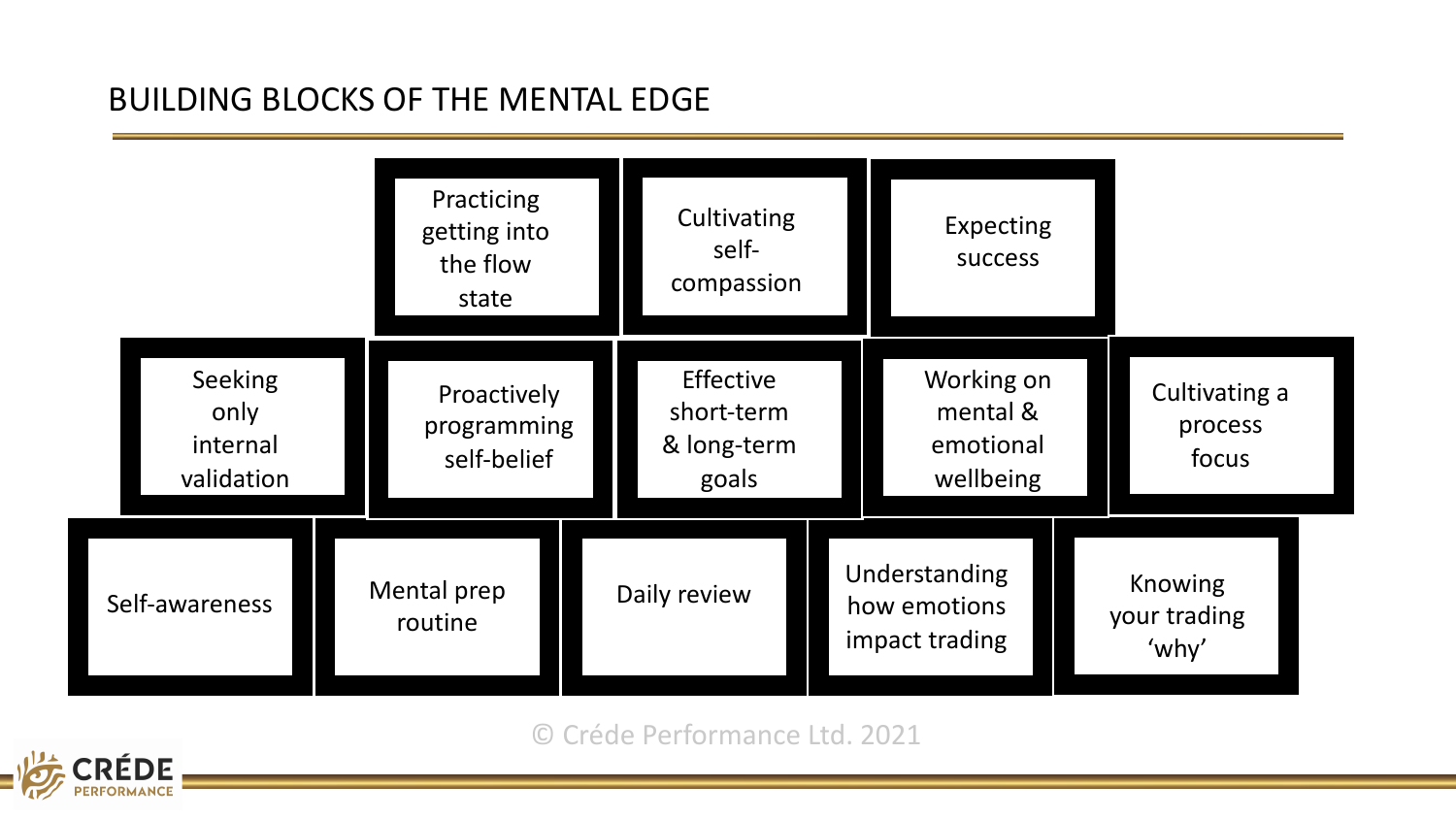## TRADER PERFORMANCE PROFILE

| <b>PHYSICAL</b>        | <b>MENTAL</b>                              | <b>TECHNICAL/SKILL</b>               | <b>TACTICAL</b>                       | <b>LIFESTYLE</b>          |  |
|------------------------|--------------------------------------------|--------------------------------------|---------------------------------------|---------------------------|--|
| Gym x 5 pw             | Motivation                                 | Setting risk limits                  | Use of playbook                       | <b>Nutrition</b>          |  |
| Golf x 1 pw            | Decision-making                            | Accuracy of hypotheses               | Developing hypotheses                 | Hydration                 |  |
| Time outside every day | Process focus                              | Trade journal                        | Fundamental analysis                  | Sleep                     |  |
| Yoga x 1 pw            | Goal-setting                               | Proficient with analysis<br>programs | Technical analysis                    | Downtime                  |  |
|                        | Calm mind                                  | Sufficient number of screens         | Sticking to daily loss limits         | Relationship with partner |  |
|                        | Dealing with pressure                      | Entering trade at the right time     | Multi-market experience               | Relationship with kids    |  |
|                        | Bouncing back from losses                  | Stop management                      | Understanding long-term market cycles | Social life               |  |
|                        | <b>Emotional regulation</b>                | Target management                    | Keeping up to date with breaking news | Mental wellbeing          |  |
|                        | Mental preparation routine                 | Real-time analysis                   | Daily review                          | Work/Life balance         |  |
|                        | Self-belief                                | <b>Stalking trades</b>               |                                       | Work                      |  |
|                        | Discipline in sticking to trading<br>rules |                                      |                                       | Hobbies                   |  |
|                        | Patience                                   |                                      |                                       | Time-management           |  |
|                        | Risk management                            |                                      |                                       |                           |  |

## © Créde Performance Ltd. 2021